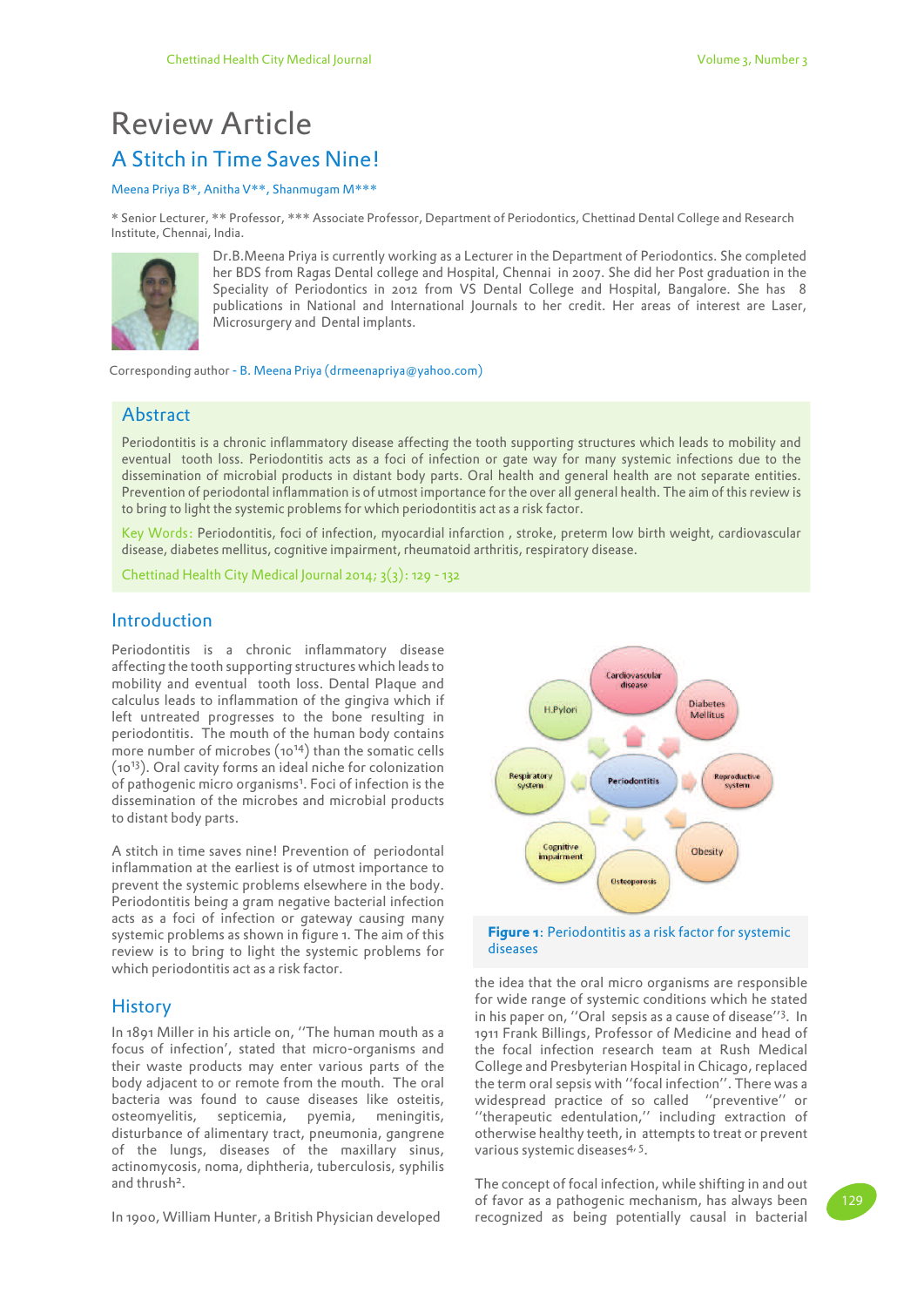endocarditis. The evolution of evidence based dentistry provides an excellent association of oral and systemic problems. Mattila and coworkers reintroduced the association between oral infection and systemic disease using sound, scientific methods<sup>6</sup>. Later studies by Offenbacher et al provided exciting support that periodontitis may confer independent risks for systemic conditions, in particular cardiovascular disease and preterm low birth weight. At the 1996 World Workshop in Periodontics, Offenbacher introduced the term, "periodontal medicine," as a discipline of periodontology focusing on the new data establishing a strong relationship between periodontal health or disease and systemic health or disease<sup>7</sup> .

Oral bacteria can cause systemic diseases by remote infections caused by translocation of bacteria, metastasis of bacterial toxins which spread by blood flow and bacterial induced immune changes in remote inflammations by circulating specific antibodies from blood, forming macromolecular complexes<sup>8</sup>.

Apparently, an old concept is seeing new light as growing number of studies and research unfolds the concept of two way association of periodontal infections and systemic problems.

## **Pathogenesis**

Periodontitis though a chronic and low grade bacterial infection may have an acute exacerbation of the disease during the course. The disease induces the host immune inflammatory response and the release of cytokines and acute phase markers like C - reactive protein, haptoglobulin,  $\alpha$  - 1 anti trypsin and fibrinogen. This chronic inflammation, along with acute phase markers and pro inflammatory cytokines induces the systemic response.

## Periodontitis and cardiovascular disease

A number of studies have shown an association between periodontitis and cardiovascular disease (Figure 2). Mattila and co workers in 1989, indicated that poor dental health and myocardial infarction were associated with an odds ratio (OR) of 1.3 i.e., subjects with poor dental health were 1.3 times more likely to experience myocardial infarction as compared to individuals with good dental health which was independent of known risk factors like age, total cholesterol, triglycerides, hypertension, smoking and the presence of diabetes<sup>6</sup>.

Patients with periodontitis have shown higher risk of coronary heart disease. The amount of bone loss was found to be associated with coronary artery disease<sup>9-12</sup>. The increase in the severity of bone loss was found to correlate with the increase in the risk of myocardial infarction<sup>13</sup>.

In addition, Zambon et al.14 isolated DNA sequences specific for periodontal pathogens like *Porphyromonas gingivalis and Actinobacillus actinomycetemcomitans*  from human atheroma specimens using polymerase chain reaction (PCR) techniques. Similarly periodontal

pathogens like *Actinobacillus actinomycetemcomitans*  and *Prevotella intermedia* were isolated from major arteries affected by atherosclerosis<sup>15</sup>. Atheroma formation is induced by dental plaque bacteria through various mechanisms; either by activation of innate immunity, as a result of dental treatment or direct involvement of mediators activated by dental plaque antigens in atheroma processes. Dental plaque induces production of cytokines and heat shock proteins and certain common predisposing factors<sup>16,17</sup>.



## Periodontitis and Preterm low birth weight infants

Premature low birth weight (PLBW) is defined as an adverse pregnancy outcome where the infant weighs less than 2,500 g. Infection is now considered one of the major causes of premature low birth weight deliveries, responsible for  $\sim$ 30-50% of all cases<sup>18</sup>. Chronic bacterial challenge of the periodontium can increase the release of pro inflammatory cytokines, Lipopolysaccharide, Tumor Necrosis Factor- $\alpha$ , Prostaglandin E2 which in turn cause premature contraction of uterine smooth muscles or premature rupture of membranes (Figure 3). Increased severity of periodontal disease was found to be associated with increased risk of preterm birth<sup>19,20</sup>. Ig M specific antibodies against the periodontal pathogens like *Porphyromonas gingivalis* and *Bacteroides forsythus*  were detected in placental blood of these patients<sup>21</sup>.

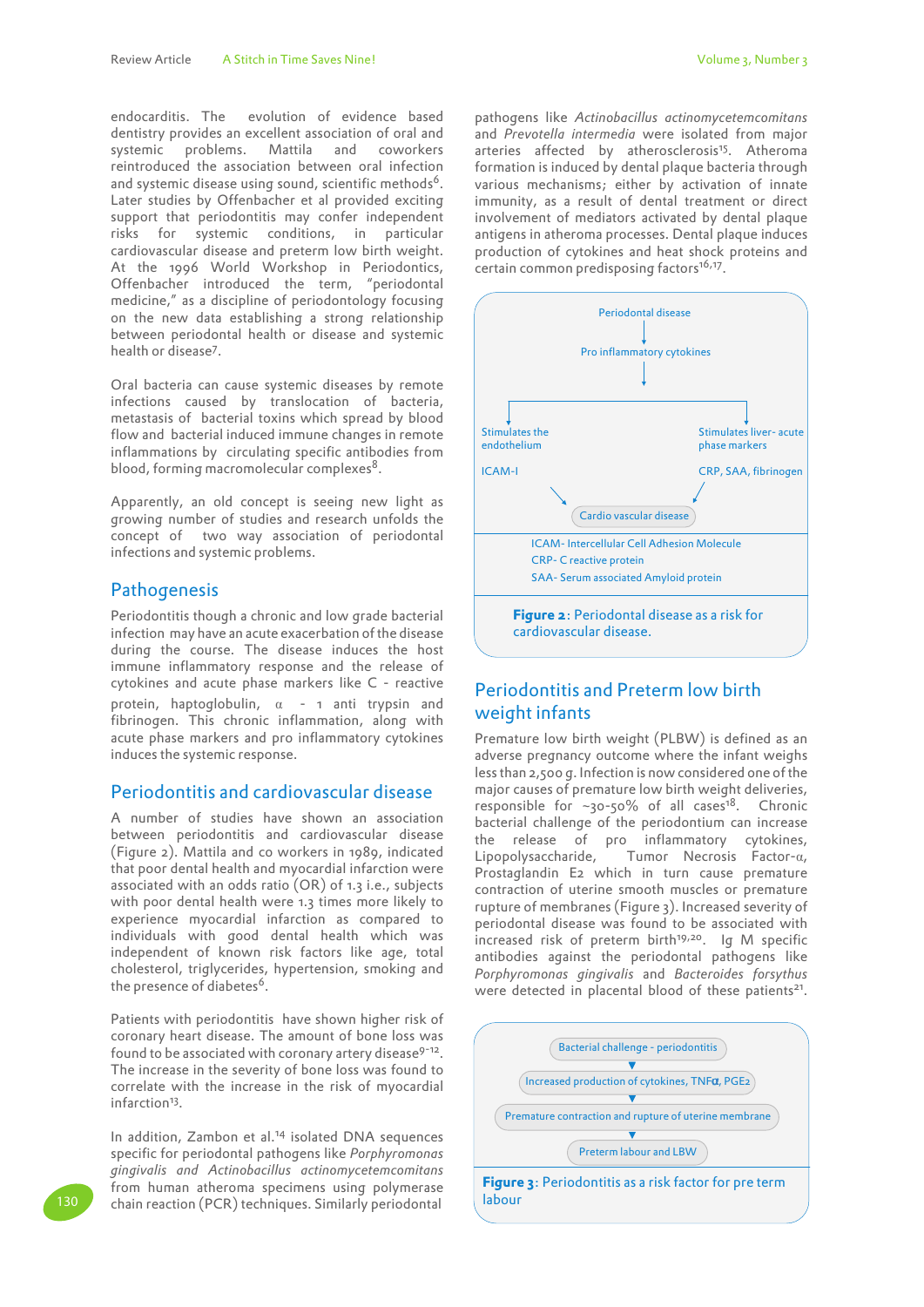## Periodontitis and Diabetes Mellitus

Though periodontitis is considered as a sixth complication of diabetes<sup>22</sup>, it certainly has negative impact on glycemic control due to increased production of pro inflammatory cytokines . Various studies have shown the two way relationship of diabetes and periodontitis<sup>23</sup>. Diabetes and its complications like retinopathy, neuropathy, end stage renal disease and cardiovascular complications are strongly associated with severity of periodontitis<sup>24-27</sup>.

## Periodontitis and cognitive impairment

Periodontitis is associated with impaired or delayed memory and calculation<sup>28</sup>. Tooth loss affects the ability to consume recommended levels of many foods and nutrients and vitamins. Pro-inflammatory factors derived from the body's response to a chronic periodontal infection may enter the brain through systemic circulation leading to cognitive function<sup>29</sup>.

## Periodontitis and rheumatoid arthritis

The prevalence of rheumatoid arthritis is higher in periodontal patients compared to individuals without periodontal disease. Higher serum levels of antibodies against disease-causing periodontal bacteria were observed in Rheumatoid arthritis(RA) patients compared to a control group in a case-control. Moreover the concentrations of autoantibodies that are related to RA and C-reactive protein are also higher in people with *P. gingivalis* infections. Gram negative bacilli infections can cause systemic infections anywhere in the body. Periodontal pathogens were found to induce rheumatoid arthritis in genetically susceptible host<sup>30,31</sup>.

#### Periodontitis and *H. pylori*

Deeper periodontal pockets are most likely to colonize *H.pylori* compared to patients with normal gingiva. Subgingival plaque in individuals with periodontitis act as *H. pylori*. (Riggio Lennon 1999, Bruce et al 2002)32,33

#### Periodontitis and respiratory diseases

Periodontitis may influence the initiation of pneumonia and chronic obstructive lung disease. Periodontal pathogens and the enzymes released by them can modify the respiratory mucosa by colonizing the respiratory pathogens; the increased production of cytokines by periodontitis promote the colonization and infection by respiratory pathogens<sup>34, 35</sup>.

#### Conclusion

A spark of fire can light the whole forest. Hence the prime focus of this article is to enlighten the medical practitioners the role of periodontal disease in causing systemic problems. Periodontal disease does not just affect the dental health of the patient, but affects the systemic health. Hence the oral health care is of utmost importance in the overall health care of the patient. Diagnosis and prevention of the periodontal disease at the earliest should be encouraged as a part of general health care management.

## References

- 1) Robert Genco, Louis Rose, Brian Mealey, Cohen . Periodontal Medicine. In: Walter Cohen, Harold C. Slavkin, Chapter 1, periodontal disease and systemic disease. Ontario: B.C Decker. 2000 :  $1 - 10$ .
- $2)$ Miller, W.D. The Human Mouth As a Focus of Infection. The Lancet.1891; 138 : 340.
- 3) William Hunter. Oral sepsis as a cause of disease. Br Med J. Jul 28, 1900; 2(2065): 215–216.
- 4) Vieira CLZ, Caramelli B. The history of dentistry and medicine relationship: could the mouth finally return to the body? Oral Diseases 2009; 15: 538–46.
- $5)$ Pallasch TJ, Wahl MJ. Focal infection: new age or ancient history? Endodontic Topics 2003; 4: 32–45.
- 6) Mattila KJ, Nieminen MS, Valtonen VV, Rasi VP, Kesaniemi YA, Syrjala SL, et al. Association between dental health and acute myocardial infarction. Br Med J 1989; 298: 779-81.
- 7) Offenbacher S. Periodontal disease: pathogenesis. Ann Periodontol. 1996; 1(1):821-878.
- 8) Pejcic A, Pesevska S, Grigorov I, Bojovic M. Periodontitis as a risk factor for general disorders. Acta Fac Med Naiss 2006; 23 (2): 59-63.
- 9) DeStefano F, Anda RF, Kahn HS, Williamson DF, Russell CM. Dental disease and risk of coronary heart disease and mortality. BMJ. Mar 13, 1993; 306(6879): 688–691.
- 10) Beck J, Garcia R, Heiss G, Vokonas PS, Offenbacher S. Periodontal disease and cardiovascular disease. J Periodontol. 1996 Oct; 67(10 Suppl):1123-37.
- 11) Beck JD, Offenbacher S. The association between periodontal diseases and cardiovascular diseases: a state-of-the-science review. Annals of Periodontology 2001;  $6(1)$ : 9-15.
- 12) Genco R, Offenbacher S, Beck J. Periodontal disease and cardiovascular disease: epidemiology and possible mechanisms. J Am Dent Assoc. 2002; Jun 133 Suppl:14S-22S.
- 13) Pearson TA, Mensah GA, Alexander RW, et al. Markers of inflammation and cardiovascular disease: application to clinical and public health practice: a statement for healthcare professionals from the Centers for Disease Control and Prevention and the American Heart Association. Circulation. 2003; 107 $(3):499 - 511$ .
- 14) Haraszthy VI, Zambon JJ, Trevisan M, Zeid M, Harasztriy VI, Zambon JJ, Trevisan M, Zeld M, 131